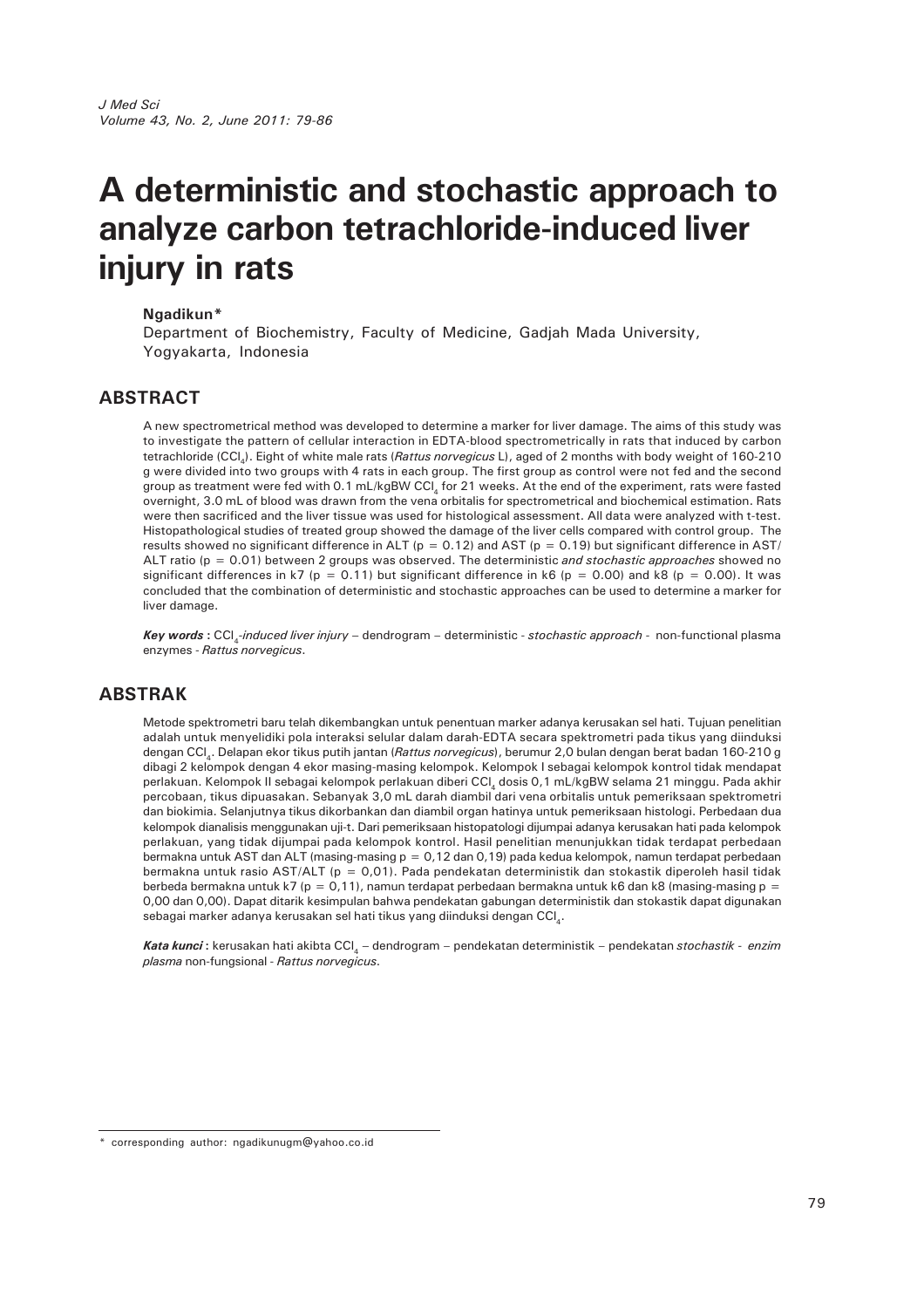## **INTRODUCTION**

Liver disorders are one of the most important world health problems. Despite its frequent occurrence, high morbidity and high mortality, its medical management is currently inadequate. Therefore, so far not yet any therapy has successfully prevented the progression of hepatic disease. Liver injury due to chemical or infectious agents may lead to progressive liver fibrosis and ultimately cirrhosis and liver failure.<sup>1</sup>

Carbon tetrachloride  $(CCl<sub>4</sub>)$  is one of the oldest and most widely used toxins for experimental induction of liver fibrosis in animal model. This model has been used in various studies to evaluate the deposition of extracellular matrix in the fibrotic and cirrhotic liver. Carbon tetrachloride is a selective hepatotoxic chemical agent. Carbon tetrachlorideinduced reactive free radicals initiate cell damage through two different mechanisms of covalent binding to the membrane proteins and cause lipid peroxidation.1 A number of investigators have utilized this chemical to produce liver cirrhosis in animal model.<sup>2</sup>

The liver is actively related with the production of plasma proteins. There is a reserve store of protein material in the liver and some of this or other material are released into the circulation after a rapid and extreme plasma depletion to increase the total plasma protein concentration. Thereby, the level of plasma proteins is associated with liver damage by  $\text{CCl}_4^3$ 

When anticoagulated blood is allowed to stand quietly, red blood cells adhere together, a process called rouleaux formation, and settle toward the bottom of the container because the density of the cells is greater than that of the plasma. The sedimentation rate of red blood cells is called the erythrocyte sedimentation rate (ESR). The ESR depends on many factors such as the level of plasma proteins that increases rouleaux formation and the subsequent surface-to-volume ratio that favors erythrocyte sedimentation.<sup>4,5</sup>

The ESR can be measured in different ways. As the red blood cells settle, yellowish plasma appears from the upper region of the blood column. It is possible to measure the distance from the meniscus to the top level of the red blood column in a given period of time. Another method is to measure the time at which the top level of the red blood column reaches a designated level. Measuring the sedimentation rate of red blood cells is considered as the most reliable method of obtaining ESR.<sup>6</sup> Spectrometric method can be used to measure ESR by calculating the water content of biological tissues in the upper region of the blood column in time series data.7

The signal time series can be decomposed into its deterministic and stochastic components, which are statistically uncorrelated. In a prediction setting, the deterministic portion of the signal is degraded due to the presence of the stochastic component. The portion of the predictable variance equals the variance of the deterministic component. In this report, the deterministic component refers to the component of the signal that can be predicted from a number of previous time samples, whereas the stochastic component refers to the component for which such prediction is impossible.

This study aimed to investigate the time series data of the ESR by deterministic and stochastic approaches to analyze CCl<sub>4</sub>-induced liver injury in rats.

#### **MATERIALS AND METHODS**

The chemical hepatocarcinogen use in this experiment was CCl<sub>4</sub>. Water and basal feed were given ad libitum. Basal feed was produced by PT Japfa Comfeed Indonesia and contained: maximal water (12%), minimal crude protein (19%), minimal crude fat (4%), maximal crude fiber (5%), maximal crude dust  $(6.5\%)$ , calcium  $(0.9-1.1\%)$ , and phosphor (0.7-0.9%).

#### **Animals and surgery**

In this study, 8 adult male *Rattus norvegicus* rats, (2 months old) from Animal Laboratory Development Unit, Gadjah Mada University were used. The rats were divided into two groups. In group I ( $n = 4$ ), no-treatment was given (control); in group II ( $n = 4$ ), rats were fed with 0.1 ml/kgBW CCl4 administered by gavage per os 5 days a week for 21 weeks. Body weight was determined per week.

At the end of the experiment, the animals were fasted overnight, and then 3.0 ml of blood was drawn from the orbital vein of the rats and collected in EDTA-tube and then the rats were sacrificed. Liver and body weight were determined for each group.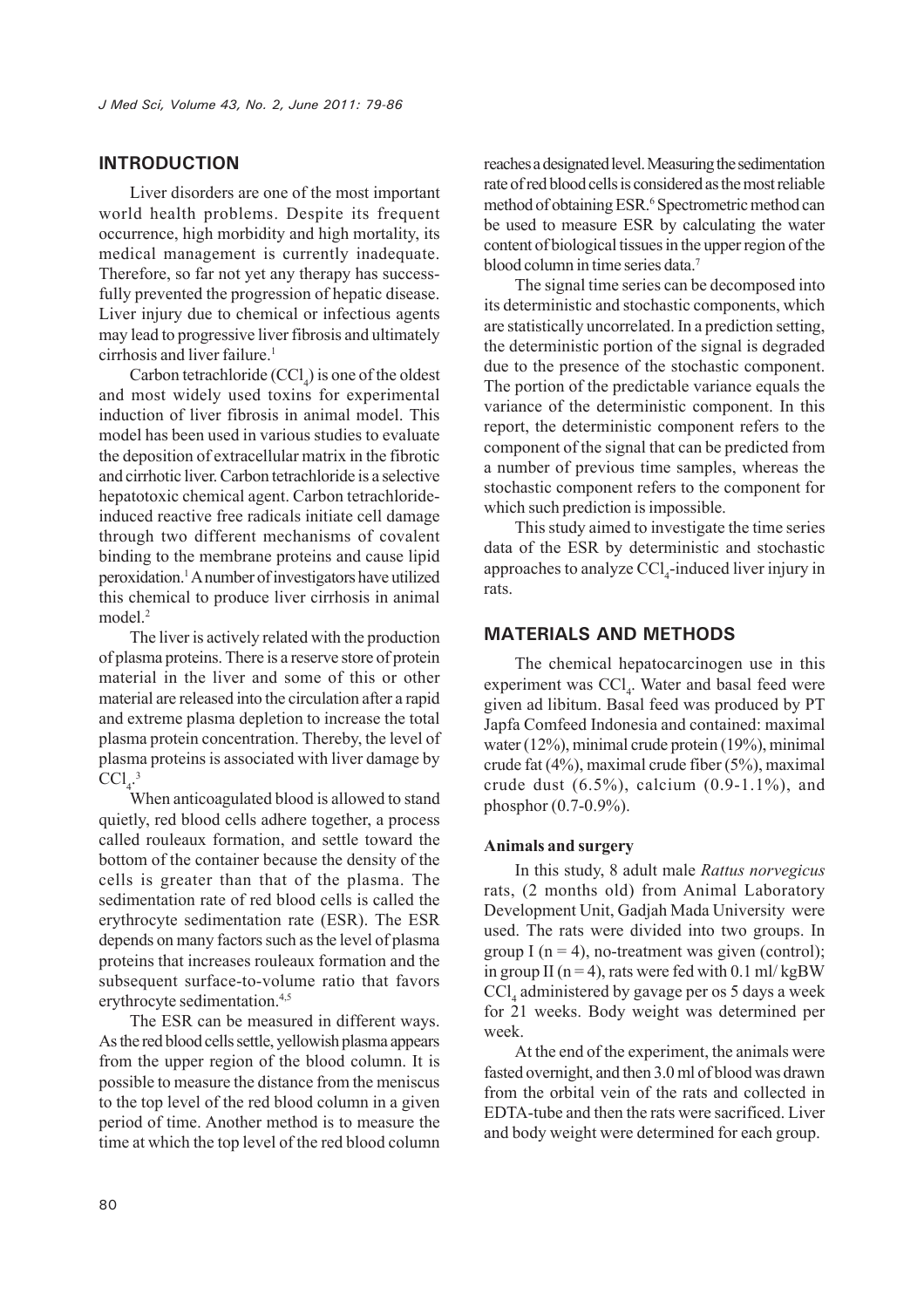*Ngadikun, A deterministic and stochastic approach to analyze carbon tetrachloride-induced liver injury in rats*

#### **Histology**

The fixed specimens were dehydrated, cleared, and embedded in paraffin. The serial 6 sections, which were 5  $\mu$ m thick, were taken from these blocks by classic rotary microtome. All the slides were evaluated under light microscope (a BX51TF Olympus optical microscope).

#### **Laboratory Assays**

Plasma was used to measure total protein (TP), non-functional plasma enzymes: aspartate aminotransferase (AST), alanine aminotransferase (ALT), and gamma glutamyl transferase (gGT). The measurement was performed using biochemical test kits in SYNCHRON CX® System(s) (Chemistry Information Sheet 389775 AD and 389745 AD).

#### **Blood spectrum study**

About 1 ml of EDTA blood sample was placed into a test tube (cuvette) in spectrometer IEG (ISITEKS Electronic Group). The cuvette (10 mm ID, 75 mm long) was designed so that the spectrum of blood could be measured in the upper region of the blood column. The LDR (Light dependent resistor, 3 mm ID) detector converts the intensity of spectrum that across the blood sample in cuvette into an electrical signal, which is recorded by a computer. The spectrum measurements were made every 2 second for 200 discrete data as a time series that automatically saved in a file in hard disk. The time series data were analyzed using MATLAB programs for Windows XP to get deterministic and stochastic parameter. In deterministic model, every set of variable states is uniquely determined by parameters in the model and by sets of previous states of these variables. Conversely, in a stochastic model, randomness is present, and variable states are not described by unique values, but rather by probability distributions.

Protocol of this study has been approved by the Medical and Health Research Ethics Committee of Faculty of Medicine, Gadjah Mada University, Yogyakarta.

## **Statistical analysis**

All data were analyzed using t-test of Matrix Laboratory (MATLAB) programs for Windows XP. A p value of less than 0.05 was accepted as

statistically significant. The dendrogram was used as a tool for the selecting representative samples for in-depth analysis.

## **RESULTS**

## **Histopathological study**

Histopathological study of the liver section of control and treatment groups are shown in FIGURE 1. The liver section of Group I (control group) had normal architecture, where the central veins, portal tracts, hepatocytes and sinusoids appeared normal. The lobular unit was also well identified. Meanwhile, the liver of Group II (treatment group) was damage. There were various degrees of degeneration, medium-sized nucleoli with rough chromatin, individual hepatocyte necrosis, but unclear hepatic dysplasia. There were also enlargement of portal tracts and central veins, medium polymorphic level, and relatively mild hepatic steatosis.



FIGURE 1. A: Control group showed normal hepatocytes. B: treated group (was given CCl<sub>4</sub>, administered by gavage,5 days per week for 21 weeks) showed sharp boundaries between the necrotic and normal cells. Original magnification of all panels, X400. Hematoxylin eosin stain.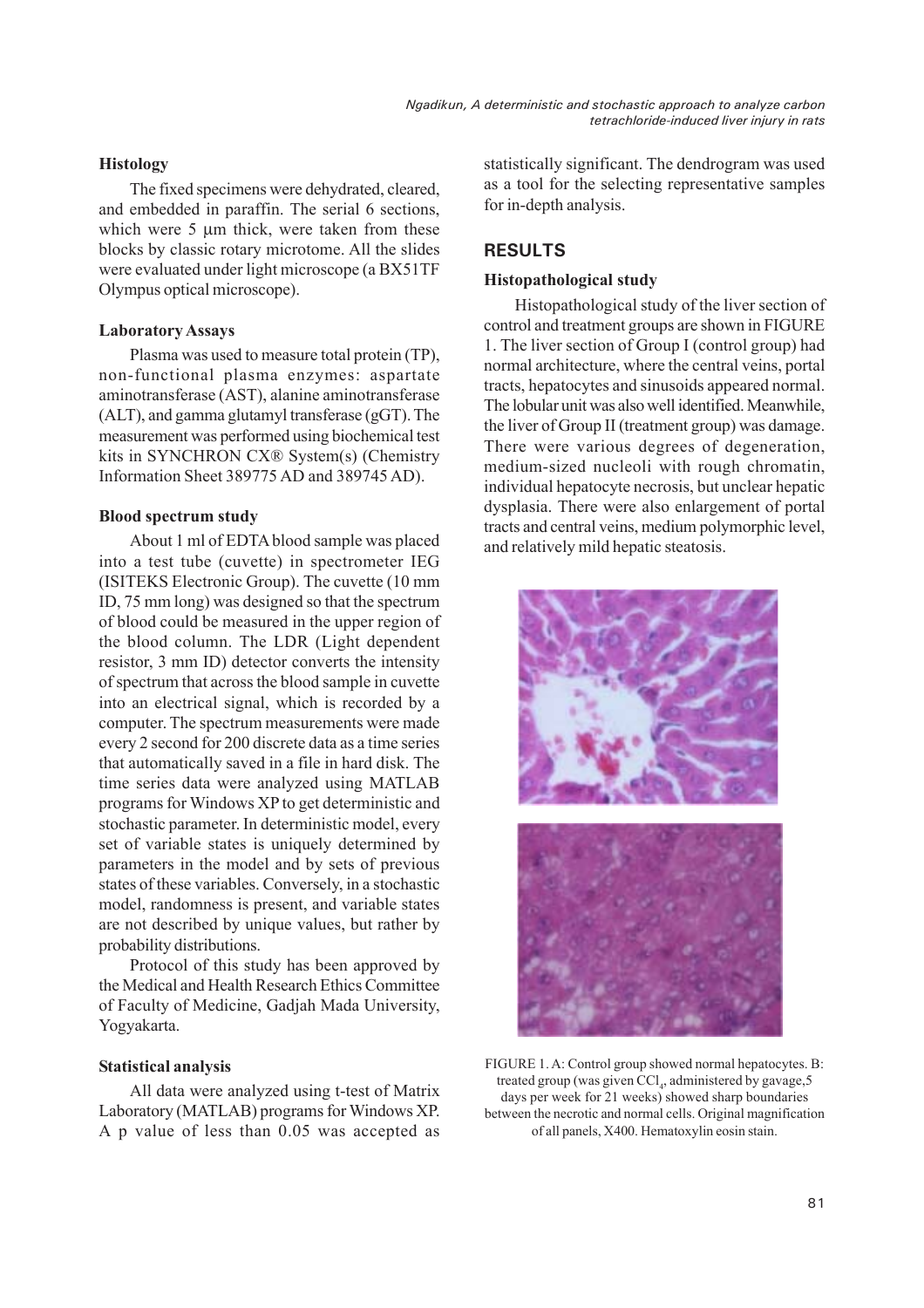#### **Physico-biochemical aspects**

According to the results of t-test, significant difference was observed between the treated and the control groups in body weight ( $p = 0.0167$ ), liver weight ( $p = 0.0249$ ) and AST/ALT ratio ( $p =$ 0.0145), but no significant difference was observed in liver/ body weight ratio ( $p = 0.0575$ ), TP ( $p =$ 0.5072), gGT ( $p = 0.2447$ ), ALT ( $p = 0.1225$ ), and AST  $(p = 0.1859)$  (TABLE 1). Body weight, liver weight, and the liver/body weight ratio of the treated group were higher than those of the control group.

Varied factors might involve in the enlargement of the liver, and up to this time only a few are known. The increase in the percentage of water, as found by McEwen and Haven, although only in limited amounts, seems to be important. It suggests the possibility of systemic changes in the cytoplasm. Yeakel's finding that the increased liver size induced by hypertrophy can increase protein anabolism still has to be proved. Histological investigations indicated that the increased weight of the liver may be explained in part by the mitotic activity of the liver.<sup>9</sup>

TABLE 1. The physic-biochemical parameter of normal and treated rats

|                         | Group      |       |       |           |       |       |        |           |        |
|-------------------------|------------|-------|-------|-----------|-------|-------|--------|-----------|--------|
| Physico-<br>biochemical | $I(n = 4)$ |       |       |           |       |       |        |           |        |
| parameter               | Χ          | Range |       | <b>SD</b> | Χ     | Range |        | <b>SD</b> |        |
| Body Weight (g)         | 189.1      | 162.4 | 208.2 | 21.7      | 288.4 | 272.1 | 319.2  | 21        | 0.0167 |
| Liver Weight $(g)$      | 4.5        | 4     | 5     | 0.5       | 9.2   | 7.9   | 11.9   | 1.9       | 0.0249 |
| Liver/Body weight       | 0.024      | 0.02  | 0.027 | 0.003     | 0.032 | 0.028 | 0.037  | 0.004     | 0.0575 |
| TP(g/dL)                | 6.1        | 5.7   | 6.3   | 0.3       | 5.8   | 5.4   | 6.4    | 0.45      | 0.5072 |
| $\gamma GT$ (IU/L)      | 1.95       | 0.3   | 2.9   | 1.18      | 5.78  | 1.5   | 12.7   | 4.85      | 0.2447 |
| $ALT$ (IU/L)            | 59.1       | 50.7  | 74.3  | 10.4      | 547.9 | 208.3 | 1205.1 | 454.1     | 0.1225 |
| AST (IU/L)              | 110        | 85.8  | 126.9 | 17.4      | 222.7 | 33.7  | 357.7  | 145.5     | 0.1859 |
| <b>AST/ALT</b>          | 1.891      | 1.556 | 2.242 | 0.381     | 0.5   | 0.118 | 0.893  | 0.37      | 0.0145 |

*TP: plasma total protein. gGT: gamma glutamyl transferase. AST: aspartate aminotransferase. ALT: alanine aminotransferase. AST/ ALT ratio. I: Normal Group, II: Treatment Group*

#### **Deterministic and stochastic study in time series data**

A time series was calculated for different simulated suspensions settling, with the diameter range of the column is from 30 nm to 30 ìm. For 3.77 µm particles (about the size of a RBC) in plasma at room temperature, a calculated time series is presented in FIGURE 2.



FIGURE 2. A computed time series for 200 discrete data of EDTA blood spectrum: measurements were made every 2 second. The numbers near each line represented ESR measured by the Westergren method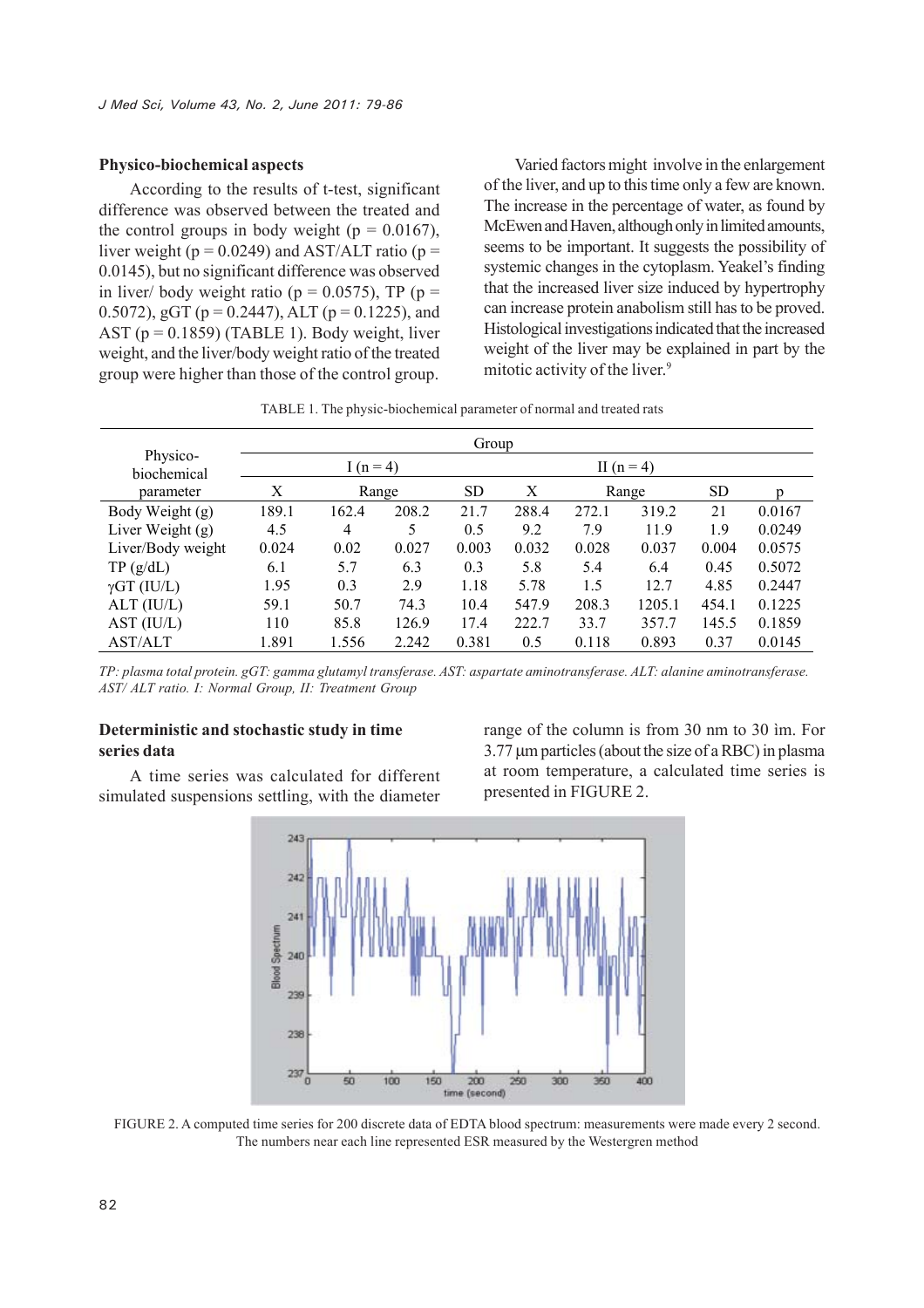The parameter values of deterministic approach by of linear curve fitting were k1 and k2, while the parameter values of stochastic approach by quadratic curve fitting were k3, k4 and k5. The representative parameter value of deterministic (k6) was ordinate value of linear curve at optimal autocorrelation value, while the representative parameter value of stochastic (k7) was the optimal autocorrelation value. The ideal parameter value (k8) obtained from

combining k6 dan k7 was based on Pythagoras' theorem. According to the results of t-test, significant difference was observed between the treated group and the control group in k1 ( $p = 0.0177$ ), k2 ( $p =$ 0.0017), k6 ( $p = 0.0014$ ), and k8 ( $p = 0.0011$ ); but no significant difference was observed in  $k3$  ( $p =$ 0.4614), k4 ( $p = 0.3095$ ), k5 ( $p = 0.1628$ ), and k7  $(p = 0.1128)$  (TABLE 2).

TABLE 2. Deterministic parameter (k1 and k2), stochastic parameter (k3, k4, and k5), representative deterministic and stochastic parameter (k6 and k7), and ideal parameter (k8) of blood spectrum

|                                 | Group       |            |            |           |            |            |            |           |        |
|---------------------------------|-------------|------------|------------|-----------|------------|------------|------------|-----------|--------|
| deterministic<br>and stochastic | I $(n = 4)$ |            |            |           |            | p          |            |           |        |
| parameter                       | Х           | Range      |            | <b>SD</b> | X          | Range      |            | <b>SD</b> |        |
| k <sub>1</sub>                  | $-0.036$    | $-0.124$   | $-0.002$   | 0.059     | $-0.129$   | $-0.218$   | $-0.054$   | 0.068     | 0.0177 |
| k2                              | 242         | 237        | 249        | 5         | 196        | 191        | 199        | 3.6       | 0.0017 |
| k <sub>3</sub>                  | 0.000028    | 0.000017   | 0.000052   | 0.000017  | 0.000036   | 0.000018   | 0.000051   | 0.000015  | 0.4614 |
| k4                              | $-0.00655$  | $-0.01268$ | $-0.00209$ | 0.0046    | $-0.00989$ | $-0.01244$ | $-0.00672$ | 0.0025    | 0.3095 |
| k <sub>5</sub>                  | 0.0183      | $-0.0165$  | 0.0862     | 0.0474    | $-0.0249$  | $-0.0824$  | 0.019      | 0.0425    | 0.1628 |
| k6                              | 238         | 222        | 248        | 11        | 179        | 172        | 186        | 6.4       | 0.0014 |
| k7                              | 39          | 8          | 78         | 30.2      | 72         | 64         | 78         | 6.9       | 0.1128 |
| k8                              | 243         | 236        | 249        | 5.4       | 193        | 188        | 198        | 5.2       | 0.0011 |

*k1, k2: coefficients of linear curve fitting from deterministic* approach *estimated by linear equation; k3, k4 and k5: coefficients of quadratic curve fitting from stochastic* approach *estimated by autocorrelation function; k6: the representative value of deterministic parameter which is the ordinate value of linear curve at optimal autocorrelation value; k7: the representative value of stochastic parameter which is the optimal autocorrelation value; k8: the ideal parameter value obtained from combining k6 dan k7 based on Pythagoras' theorem.*

The comparison of the level of non-functional plasma enzymes (ALT and AST) and the deterministic and stochastic approaches of time series data (representative parameter of deterministic and stochastic value (k6 and k7) between control and treatment groups is shown in FIGURE 3. There was no significant difference between the two groups for ALT, AST, and  $k7$  ( $p > 0.05$ ), but significant difference was observed for k6 ( $p \le 0.05$ ). The comparison of AST/ALT ratio and the ideal parameter of blood spectrum (k8) are presented in TABLE 3. There was significant difference in AST/ ALT ratio and k8 between the two groups ( $p \le 0.05$ ).



FIGURE 3. A. Histogram of the level of non-functional plasma enzymes (ALT and AST). B. Histogram of the parameter of deterministic and stochastic (representative deterministic and stochastic parameters, k6 and k7). Group I: control group, no-treatment. Group II: treatment group, rats were fed with  $0.1$  ml/kgBW of CCl<sub>4</sub> by gavage per os 5 days a week for 21 weeks (n = 4 per group).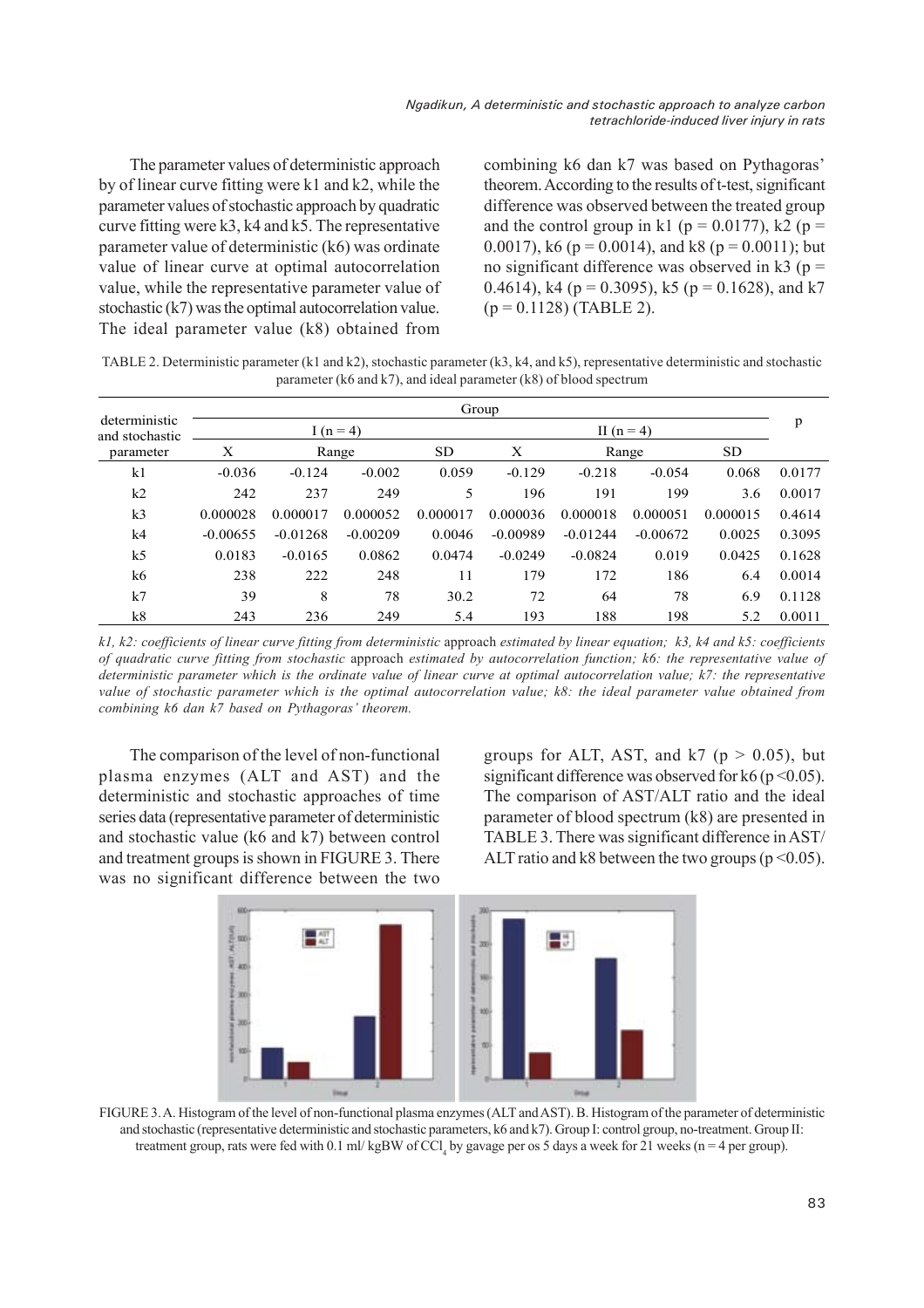| Group          |         |         |         | Group          |     |         |     |  |
|----------------|---------|---------|---------|----------------|-----|---------|-----|--|
|                |         |         |         |                |     |         |     |  |
| Subject        | AST/ALT | Subject | AST/ALT | Subject        | k8  | Subject | k8  |  |
|                | 1.556   |         | 0.893   |                | 241 |         | 198 |  |
| $\overline{2}$ | 2.242   | 6       | 0.260   | $\overline{2}$ | 244 | 6       | 197 |  |
| 3              | 2.199   |         | 0.727   | 3              | 249 |         | 188 |  |
| 4              | 1.566   | 8       | 0.118   | 4              | 236 | 8       | 189 |  |

TABLE 3. Aspartate aminotransferase to alanine aminotransferase ratio (AST/ ALT) and the ideal parameter of blood spectrum (k8)

Cluster analysis of AST to ALT ratio (AST/ ALT) and the ideal parameter of blood spectrum (k8) are presented in a dendrogram (FIGURE 4) which lists all samples and indicates the level of similarity of two joined clusters. The ordinate (y) represented similarity of parameter value, in which the different values of the measured parameter. <sup>20</sup> The dendrogram in Figure 4 A showed that sample 1 and 4 were the most similar  $(y=0.010)$  and joined to form the first cluster, followed by samples 2 and

 $3 (y = 0.043)$ . The last two clusters formed was 1-4-2-3 and 5-7-6-8 (the difference of the two clusters was about 0.6). The control group (sample 1 - 4) was in the first cluster, while the treatment group (sample  $4 - 8$ ) was in the second cluster. In Figure 4 B, sample 5 and 6 were the most similar  $(y=1.00)$ and joined to form the first cluster, followed by samples 7 and 8 ( $y = 1.00$ ). The last two clusters formed was 5-6-7-8 and 1-2-3-4 (the difference of the two clusters was about 50).



FIGURE 4. A. Dendrogram of AST to ALT ratio (AST/ALT). B. Dendrogram of the ideal parameter of blood spectrum (k8). Group I: control group, no-treatment (sample 1-4). Group II: treatment group, rats were fed with 0.1 ml/ kgBW of CCl, by gavage per os, 5 days a week for 21 weeks (sample 5-8).

#### **DISCUSSION**

Carbon tetrachloride induces hepatic damage by lipid peroxidation and decreasing activities of antioxidant enzymes and generation of free radicals. Liver injury due to chemicals (or) infectious agents may lead to progressive liver fibrosis and ultimately cirrhosis and liver failure. Carbon tetrachlorideinduced hepatic fibrosis is a well-established animal model to study the pathogenesis and therapy of chronic liver injury.<sup>1</sup>

In this study increased variance in hepatocyte size was observed in livers from CCl<sub>4</sub>-treated animals, suggesting cellular proliferation.8 Total protein in the treated group  $(5.8\pm 0.45 \text{ g/dl})$  was lower than the control group (6.1  $\pm$  0.26 g/dL). Protein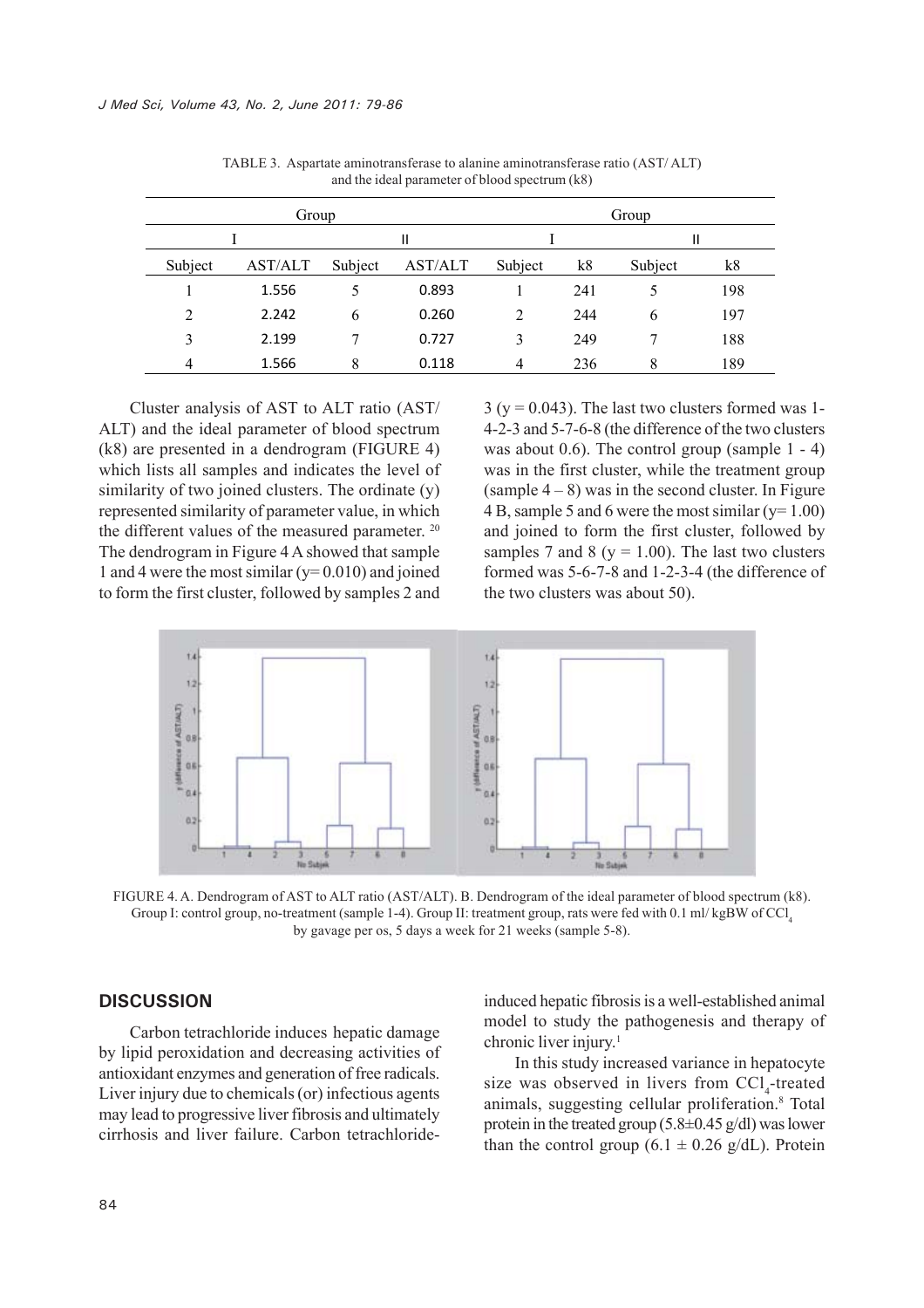turnover generally decreases along with the advanced liver disease, most so in patients with hepatic coma where protein synthesis is only one third to one half of that observed in normal individuals.10 Liver is considered to be the major source of plasma proteins and, damage to this organ leads to the decrease of total protein.<sup>11-13</sup>

Gamma glutamyl transferase in the treated group ( $5.78 \pm 4.85$  IU/L) was higher than the control groups (1.95  $\pm$  1.18 IU/L). Dietary steatohepatitis induced by administration of hepatocarcinogen was associated with the increased activity of gGT. Abnormal high activity of gGT appears to be specific for diseases of liver, biliary tract, and pancreas. It is an oncofetal protein, a glycoprotein whose level is altered during development and carcinogenesis. Interest in gGT has focused on its value in the diagnosis of various liver diseases. The severity of fatty liver can be evaluated using gGT values as markers of serious hepatic dysfunction or damage.<sup>14</sup> Alanine aminotransferase in the treated group (547.9  $\pm$ 454.12 IU/L) was higher than the control group  $(59.1 \pm 10.43 \text{ IU/L})$ , likewise for aspartate aminotransferase (109.9  $\pm$ 17.37 IU/L vs 222.7 ±145.46 IU/L). Activities of ALT and AST have been widely used as sensitive laboratory parameters in clinical practice to evaluate the degree of liver injury. Alanine aminotransferase is an enzyme presents in hepatocytes (liver cells), and it leaks into the blood when liver cells are damaged. Alanine aminotransferase level rises dramatically in acute liver damage (such as viral hepatitis and paracetamol overdose) and during liver inflammation. Aspartate aminotransferase is similar to ALT in which it is another enzyme associated with liver parenchymal cells. It increases in acute liver damage and also presents in red blood cells and cardiac muscle. The serum values of these enzymes do not correctly reflect the degree of hepatic cell necrosis. Elevated activity of AST and ALT might be observed when cells containing these enzymes are injured or the permeability of cell membranes increases. Although serum levels of both ALT and AST are elevated when liver cells are injured, the degree of elevation is not parallel to the degree of injury.15 The mechanism of the elevation is affected by many factors, such as etiology of the liver disease or severity of the liver cell necrosis. The ratio of AST

to ALT is a useful parameter which can predict the severity of liver disease.<sup>16</sup>

## **Deterministic and stochastic study** *in* **time series data**

As the red blood cells settles, plasma appeares in the top region of the blood column. During the aggregation period, red blood cells adhere together and form macromolecules (rouleaux). Then the cells start to settle and soon reach a constant sedimentation rate. The red blood cells maintain the same rate unless the packing effects retard free sedimentation. Erythtocyte sedimentation rates measured by the Westergren method can be measured by the distance travelled by the settling cells over 60 min. The resistance of the lower limit of plasma region settled through the LDR is not constant, instead, it varies according to the light's intensity impacted on it.<sup>6</sup>

In practice, a given time series is not simply deterministic or stochastic, but rather some combination of both. In this study, the deterministic component is estimated by linear equation, $17$ whereas the stochastic component is estimated by autocorrelation functions.18 The goal of data (or curve) fitting is to find the parameter values that most closely match the data.<sup>19</sup>

# **CONCLUSION**

Combining deterministic and stochastic approaches can be used to determine a marker for liver damage by analyzing the pattern of cellular interaction in EDTA-blood spectrometrically of rats that induced by  $\text{CCl}_4$ .

# **ACKNOWLEDGMENT**

The author would like to thank Dr. Djaka Sasmita for his support in the spectrometer IEG and dr. Totok Utoro, SpPA(K), DSc. from the Department of Anatomic Pathology, Faculty of Medicine, Gadjah Mada University, Yogyakarta for his support in interpreting the histological assessment. Thank also to Prof. Adhi Susanto, MSc., PhD. from the Department of Electrical Engineering Faculty of Engineering, Gadjah Mada University, Yogyakarta for his support in interpreting the signal analysis of time series data.